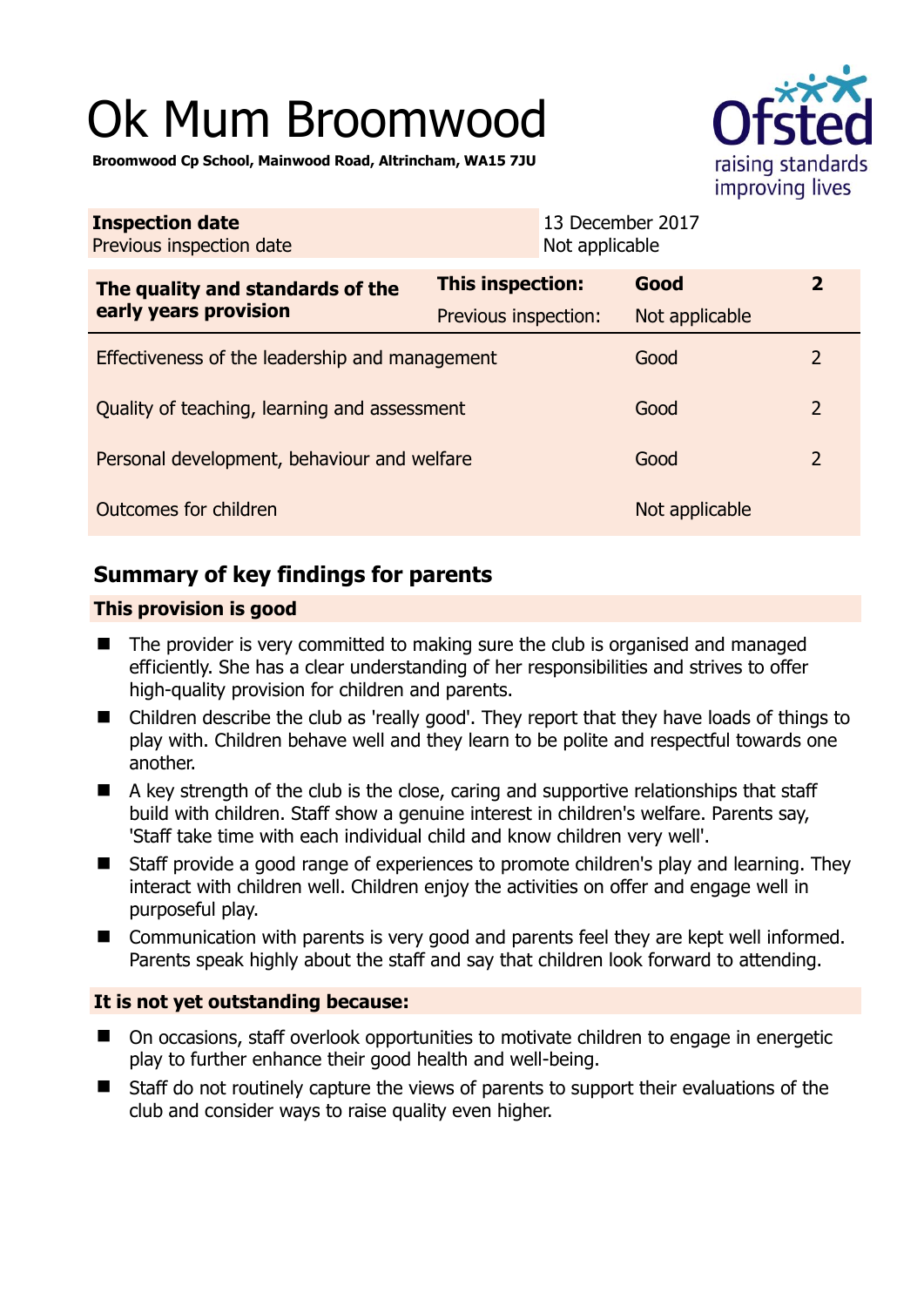# **What the setting needs to do to improve further**

### **To further improve the quality of the early years provision the provider should:**

- $\blacksquare$  increase opportunities for children to be energetic and active in a range of ways to further enhance their good health and well-being
- seek the views of parents to help refine self-evaluation, enhance outcomes for children and raise quality to the highest level.

### **Inspection activities**

- The inspector observed the range of activities and the quality of interactions between staff and children.
- The inspector spoke with staff and children and completed a joint observation with the provider.
- The inspector held a meeting with the provider. She looked at relevant documentation and evidence of the suitability of staff working in the club.
- The inspector spoke to some parents during the inspection and took account of their views.

### **Inspector**

Jan Linsdell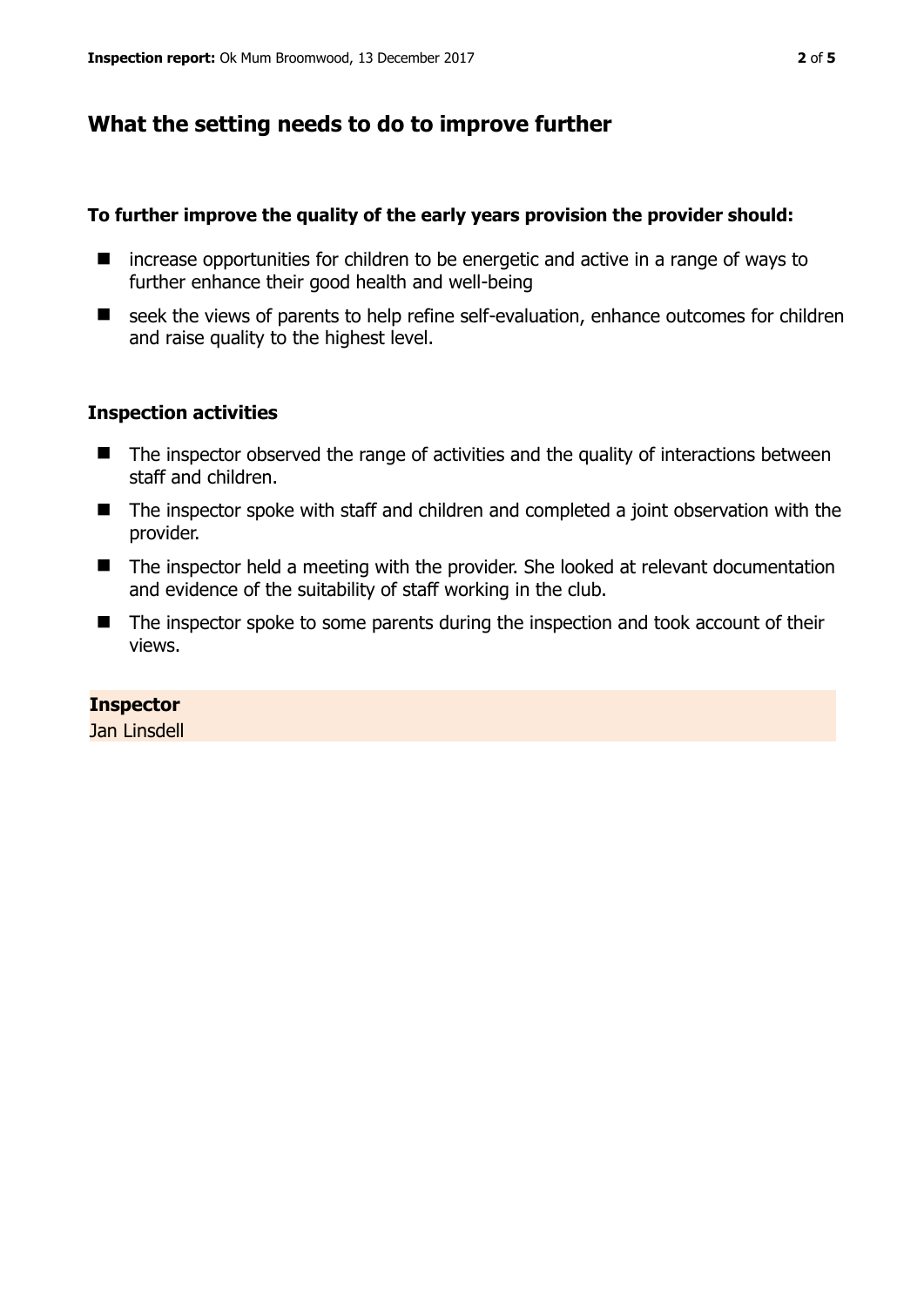## **Inspection findings**

#### **Effectiveness of the leadership and management is good**

Staff have worked together for many years which provides stability for children and parents. They are well qualified and experienced, and complete additional training to help ensure they are competent for their role. The provider monitors staff performance and supervises their work. She has an accurate understanding of the strengths of the club and is beginning to identify some areas for improvement. Staff share their views and children are consulted on what changes they would like to see in the club. Safeguarding is effective. Recruitment and vetting procedures are robust, ensuring children are cared for by suitable adults. The provider and staff give priority to ensuring children's safety. They have a secure understanding of the procedures to safeguard children and protect them from harm.

#### **Quality of teaching, learning and assessment is good**

Staff request information from parents about children when they first start attending, including their preferences, interests and skills. They observe children's play and learning to check that children are developing well and not struggling in any areas. Staff share information with teachers and pass on messages from school to home. They make sure the club is well equipped. Children know where they can find resources to support their self-chosen play. Staff encourage children to experiment and follow their own ideas, for instance, during craft activities. They play board games with children to help them develop their game-playing skills. Children help with some tasks, such as clearing the table after snack. They remain focused as they use the pens to colour, trying hard to keep within the lines. Younger children enjoy building their own models using the bricks. Older children show imagination as they make up their own games in the role-play area.

#### **Personal development, behaviour and welfare are good**

The atmosphere in the club is relaxed and nurturing. Staff care for the children well and value what they have to say. Relationships between staff and children are very strong. Staff readily offer children gentle reassurance when needed and children happily hug staff before they leave. Children are excited to stay for tea. Snack time is unrushed and children have plenty of opportunity to chat with staff and each other. For instance, they have interesting discussions about what they have for their Christmas dinner and where different meats come from. Staff teach children about unhealthy food, such as foods that are high in salt. They discuss appropriate portion size, helping children to make informed choices to maintain their good health, overall. Children learn to follow rules and they understand expectations regarding their behaviour. For example, they know they must sit nicely at the table, respect one another and use good manners.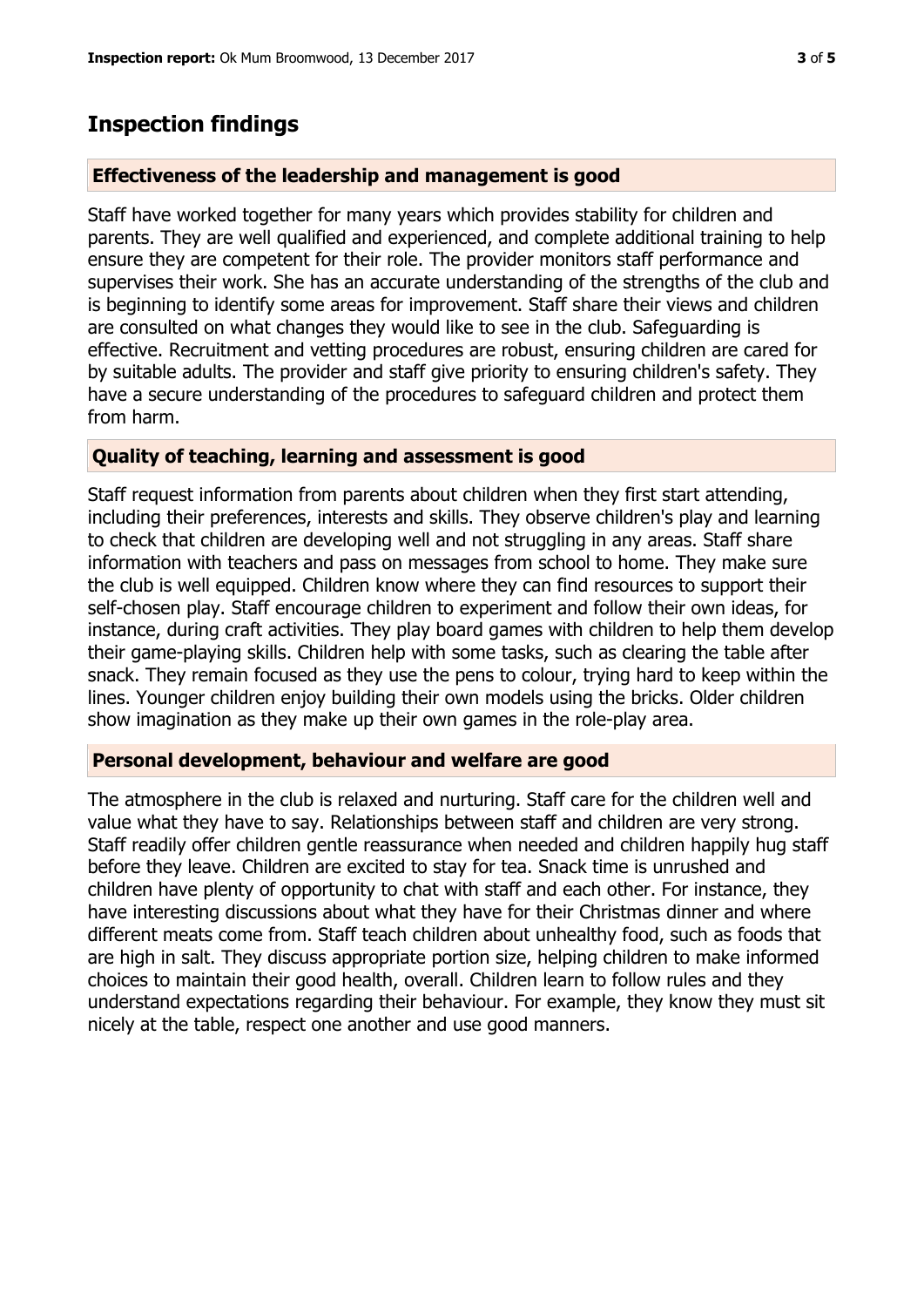# **Setting details**

| Unique reference number                             | EY494110                                                                             |  |
|-----------------------------------------------------|--------------------------------------------------------------------------------------|--|
| <b>Local authority</b>                              | <b>Trafford</b>                                                                      |  |
| <b>Inspection number</b>                            | 1030250                                                                              |  |
| <b>Type of provision</b>                            | Out of school provision                                                              |  |
| Day care type                                       | Childcare - Non-Domestic                                                             |  |
| <b>Registers</b>                                    | Early Years Register, Compulsory Childcare<br>Register, Voluntary Childcare Register |  |
| Age range of children                               | $3 - 11$                                                                             |  |
| <b>Total number of places</b>                       | 40                                                                                   |  |
| Number of children on roll                          | 15                                                                                   |  |
| <b>Name of registered person</b>                    | Ok Mum (UK) Limited                                                                  |  |
| <b>Registered person unique</b><br>reference number | RP903445                                                                             |  |
| Date of previous inspection                         | Not applicable                                                                       |  |
| <b>Telephone number</b>                             | 01619125609                                                                          |  |

Ok Mum Broomwood registered in 2015. The club employs three members of childcare staff. All staff hold appropriate early years qualifications at level 3. The club opens each weekday from 3.15pm until 6pm, during term time.

This inspection was carried out by Ofsted under sections 49 and 50 of the Childcare Act 2006 on the quality and standards of provision that is registered on the Early Years Register. The registered person must ensure that this provision complies with the statutory framework for children's learning, development and care, known as the early years foundation stage.

Any complaints about the inspection or the report should be made following the procedures set out in the guidance 'Complaints procedure: raising concerns and making complaints about Ofsted', which is available from Ofsted's website: www.gov.uk/government/organisations/ofsted. If you would like Ofsted to send you a copy of the guidance, please telephone 0300 123 4234, or email enquiries@ofsted.gov.uk.